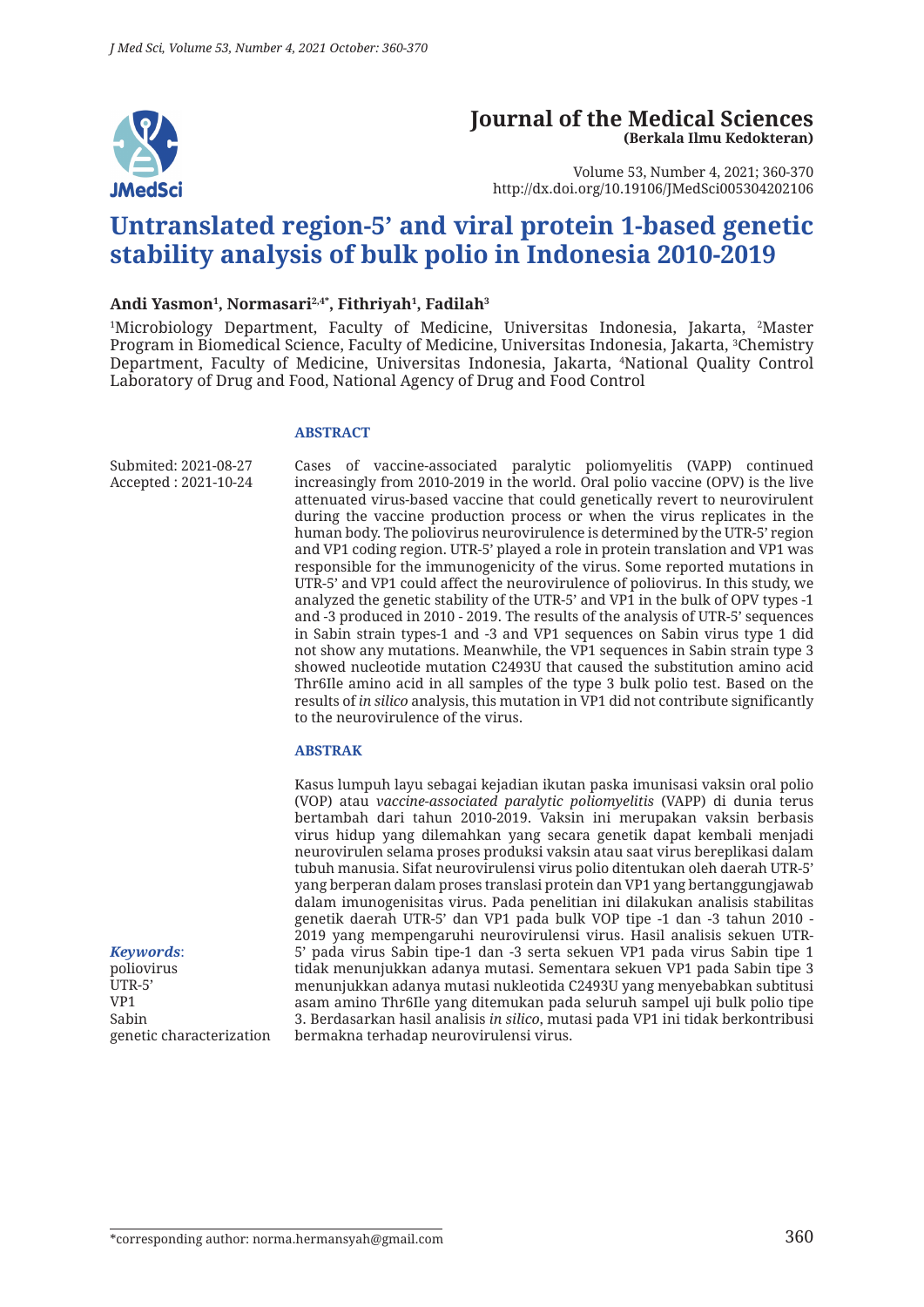# **INTRODUCTION**

The oral polio vaccine (OPV) is the major vaccine used in polio eradication programs. The advantages of OPV chosen by many countries for polio eradication, such as easy administration, able to increase intestinal immunity to inhibit the replication of poliovirus in the gastrointestinal tract, and low cost. However, the weakness of using this live-attenuated vaccine is the change in the virulence of the Sabin strain that causes vaccine-associated paralysis poliomyelitis (VAPP) cases. Although it is very rare with an estimated 2.9-4.7 cases per million births.1 The epidemiological study of VAPP by Platt *et al.*<sup>1</sup> reported that the trend of VAPP increases among countries. Approximately 90% of VAPP cases globally occur in low-middle income countries in South-East Asia, Africa, Western Pacific, and Eastern Mediterranean. However, data and publications in these area are low. World Health Organization (WHO) reported that VAPP cases in 2018-2019 occurred in 5 countries, namely Argentina, Iran, Egypt, Philippines, and Tunisia. It was also reported that VAPP cases associated with immunocompromised individuals vaccinated against OPV continued to increase by 66% from 2010-2019.2 Although OPV plays a major role in polio eradication, on the other hand, OPV remains become problem as long as the use of OPV continues. Neurovirulence changes of the Sabin strain are caused by mutations that occur during virus passages in vaccine production and virus replication in the human gut.3,4

Factors causing VAPP cases were the viral factor and the external factor. The viral factor associated with VAPP cases is the unstable RNA genome of the Sabin strain, causing nucleotide changes that can increase the neurovirulence of the virus. In VAPP cases, it turned out that mutations did not only occur in attenuating nucleotides but could occur at other nucleotide positions in UTR-5' or in other genes or regions of the viral genome. Taherkhani *et al*.<sup>5</sup> reported that mutations at nt 264 and 559 in UTR-5' led to changes in neurovirulence of vaccine viruses. In addition, the study conducted by Zhang *et al*.<sup>6</sup> reported that amino acid substitutions in VP1 protein of VDPV type 1, such as Ile90Met, Lys99Thr/Glu, and Thr106Ala, increased virus virulence. Meanwhile, the external factor related to VAPP is the host factor. Vaccine-associated paralysis poliomyelitis generally occurred in people with low immune systems, such as immunocompromised people. The low host immune system caused poliovirus to survive for a long time and replicate continuously in the gastrointestinal tract.7 It caused the accumulation of nucleotide changes that can affect the neurovirulence of Sabin strain. Because Sabin strain in OPV is genetically unstable, neurovirulence and vaccine safety monitoring should be carried out during vaccine production. In Indonesia, vaccine safety monitoring correlated to neurovirulence in vaccine production was carried out through the neurovirulence test in monkey (MNVT) and Mutant Analysis by PCR and Restriction Enzyme Cleavage (MAPREC) (only in bulk OPV type 3).8 The NVT in monkey was *in vivo* method that used to monitor viral neurovirulence in monkey. The MAPREC method was PCR-RFLP method that only monitored mutations at attenuating nucleotides in UTR-5', nt 480 (type 1), 481 (type 2), and 472 (type 3), while mutations at other loci of the genome related to neurovirulence were not monitored. Therefore, in this study, DNA sequencing methods were performed on UTR-5' and VP1 to analyze nucleotide changes that were not detected by the MAPREC assay and associated with the neurovirulence phenotype of the NVT assay in monkeys.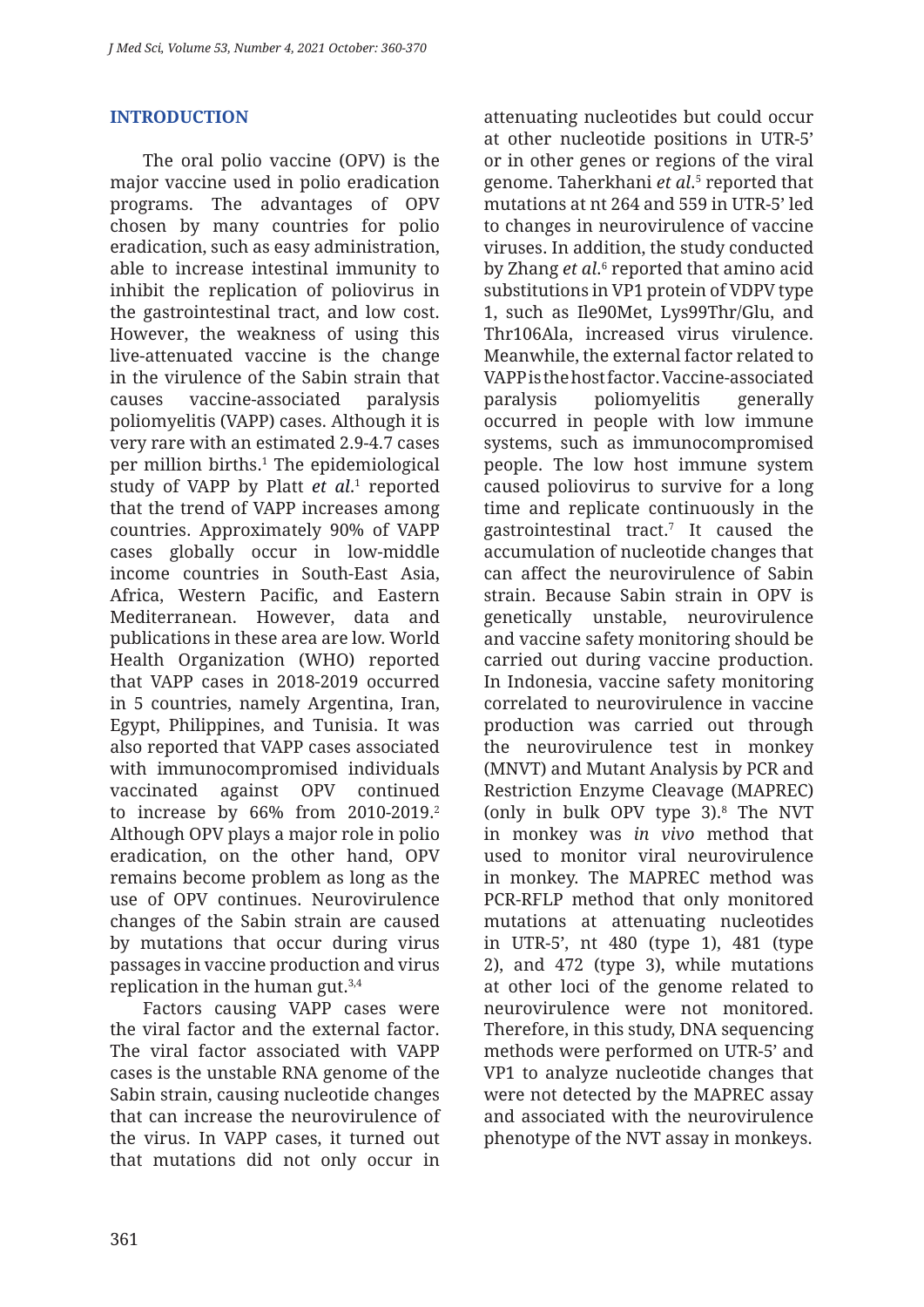#### **MATERIALS AND METHODS**

#### **Ethics statement**

This study was approved by the Ethics Committee of the Faculty of Medicine, University of Indonesia/ Dr. Cipto Mangunkusumo General Hospital, Jakarta with the certificate of approval no. KET-147/UN2.F1/ETIK/ PPM.00.02/2021 for protocol no. 21-03- 0203.

# **Samples**

Twenty samples used in the study, 10 samples of OPV bulk type 1 and 10 samples of OPV bulk type 3, were retained sample from 2010 to 2019 that stored at-70 °C in BPPB, PPPOMN, BPOM. These bulk samples have passed MAPREC test and neurovirulence tests in monkeys.

# **PCR primers**

The primer set used for UTR-5 amplification were U1F ( 5 ' - TG C GTG GT TG A A AG C G AC G - 3 ' ) and U1R (5'-ATAACTGTTGAAAT TGTACTT-3') for OPV bulk type 1; and U3F (5'-CATGTACTTCGAG AAGCCTAGTATCGCTC-3') and U3R (5'-AACAAACAAGGGAGTA ATTAATCTGATTCA-3') for OPV bulk type 3.9 The primer pairs used for VP1 gene amplification were Y7F 5'-GGGTTTGTGTCAG CCTGTAATGA-3' and Q8R 5'-AAGAGGTCTCTRTTCCA CAT-3'.10

### **Extraction of viral RNA**

Two hundred microliters of thawed frozen-bulk OPV were extracted for viral RNA using the PureLink Viral RNA/DNA Mini Kit (Invitrogen). The RNA pellet was eluted in 50 µL of RNase free water. Details of methods used are given in the Supplementary Material.

#### **Reverse transcription**

Five microliters of extracted RNA were reverse transcribed using 200 U SuperScript III reverse transcriptase (Invitrogen) and 3 µg random primers (Invitrogen) in a 20-µL reaction volume according to the manufacturer's instructions. Details of methods used are given in the Supplementary Material.

# **PCR and DNA sequencing**

Amplification of the UTR-5' sequence and the VP1 gene in this study used the i-MAX™ II (INtRON) kit in a 35-µL reaction volume. Details of methods used are given in the Supplementary Material. The PCR product purification and sequencing procedures were carried out by PT Genetics Science. The DNA sequencing process is carried out in two reactions using forward and reverse primers.

### **Mutation analysis and amino acid change**

Bidirectional sequences that obtained from DNA sequencing were analyzed using BioEdit.11,12 Overlap sequences were analyzed and edited using SeqScape v2.7 (Applied Biosystems) to generate consensus sequences.13 The consensus sequences were compared to the reference sequences Sabin type 1 (accession number: AY184219) and Sabin type 3 (accession number: AY184221). The nucleotide sequences of VP1 were translated into amino acid sequences using BioEdit. Alignment of the sample VP1 amino acid sequence with the Sabin reference strain VP1 amino acid sequence was performed with multiple alignment ClustalW.

### **Protein conformation**

The three-dimensional conformation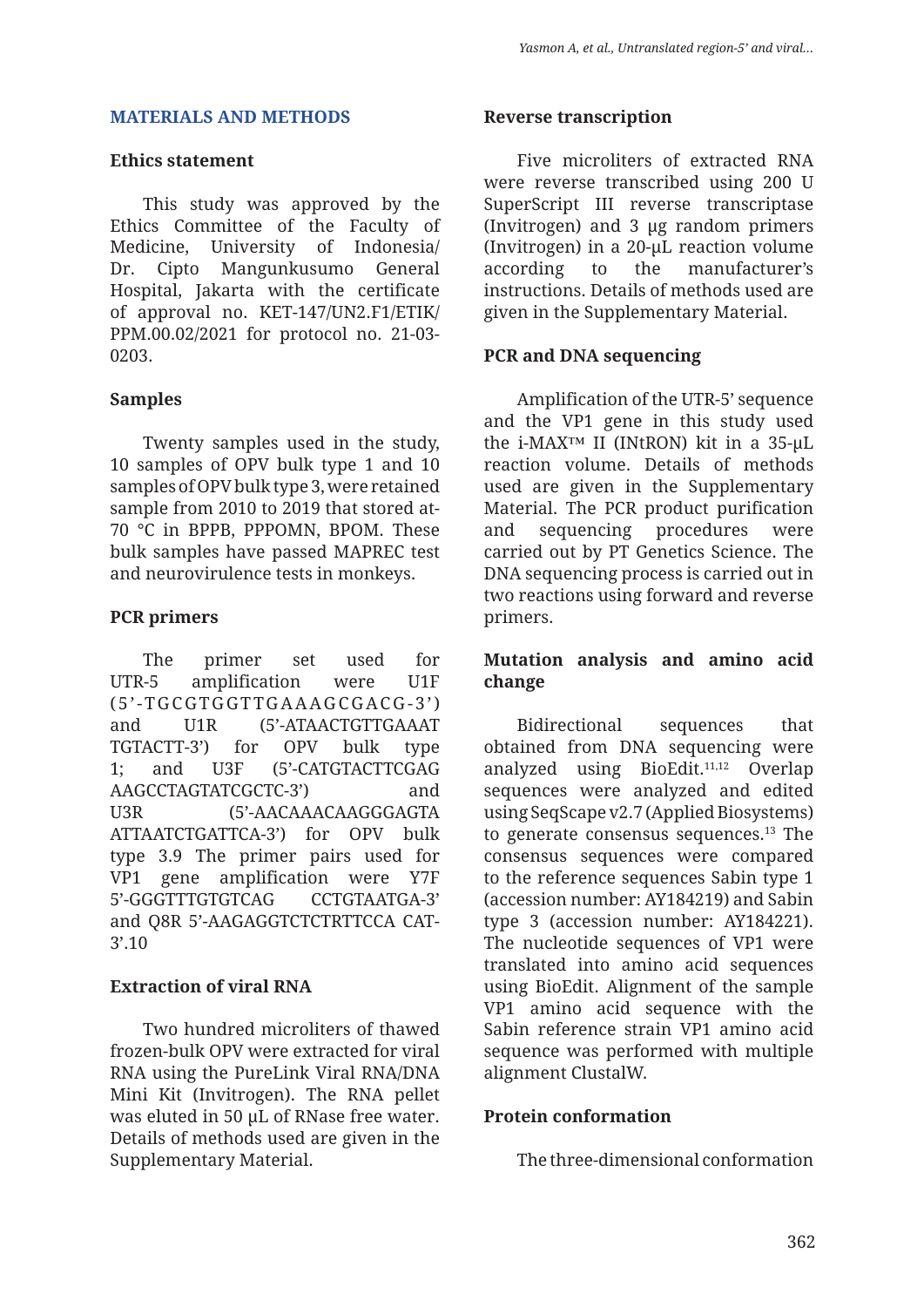of the VP1 protein from samples undergoing amino acid sequence changes were analyzed using the Robetta web server (https://robetta.bakerlab.org/).<sup>14</sup> The protein conformational model was validated using the Ramachandran Plot (https://zlab.umassmed.edu).15 The VP1 protein structure of OPV bulk sample was aligned with VP1 protein structure of reference strain using PyMol software.

# **Phylogenetic analysis**

Phylogenetic trees were constructed from VP1 coding region sequences using Neighbor Joining method in Mega X version 7.0.16 The evolutionary distances were estimated using Tamura-Nei method for UTR-5' and Jones-Taylor-Thornton (JTT) model for VP1. To construct phylogenetic tree of OPV bulk, this study used reference Sabin,

wild-type, attenuated-type and VAPP/ VDPV strains that were obtained from GenBank (Supplementary Material).

# **RESULTS**

# **Phylogenetic Analysis**

Phylogenetic investigations based on the UTR-5' sequence (FIGUEE 1.A.) showed that all bulks of OPV type 1 had closest relationship to the reference strain Sabin 1 and VAPP isolates from Nigeria, India, US, Taiwan, Greece, and China. Meanwhile, phylogenetic investigations based on the VP1 coding region (FIGURE 1.B.) showed that all bulks of OPV type 1 had closest relationship with the strain reference Sabin 1 and VAPP/VDPV isolates from Nigeria, India, US, Taiwan, Greece, China, Russia, and UK.



FIGURE 1. The phylogenetic tree of OPV bulk type 1 based on UTR-5' sequence (A) and amino acid sequences of VP1 (B). The samples of OVP bulk type 1 with black parallelogram, attenuated strains with black circle, wildtype poliovirus strains with black rectangles and VDVP/VAPP strains with black triangles.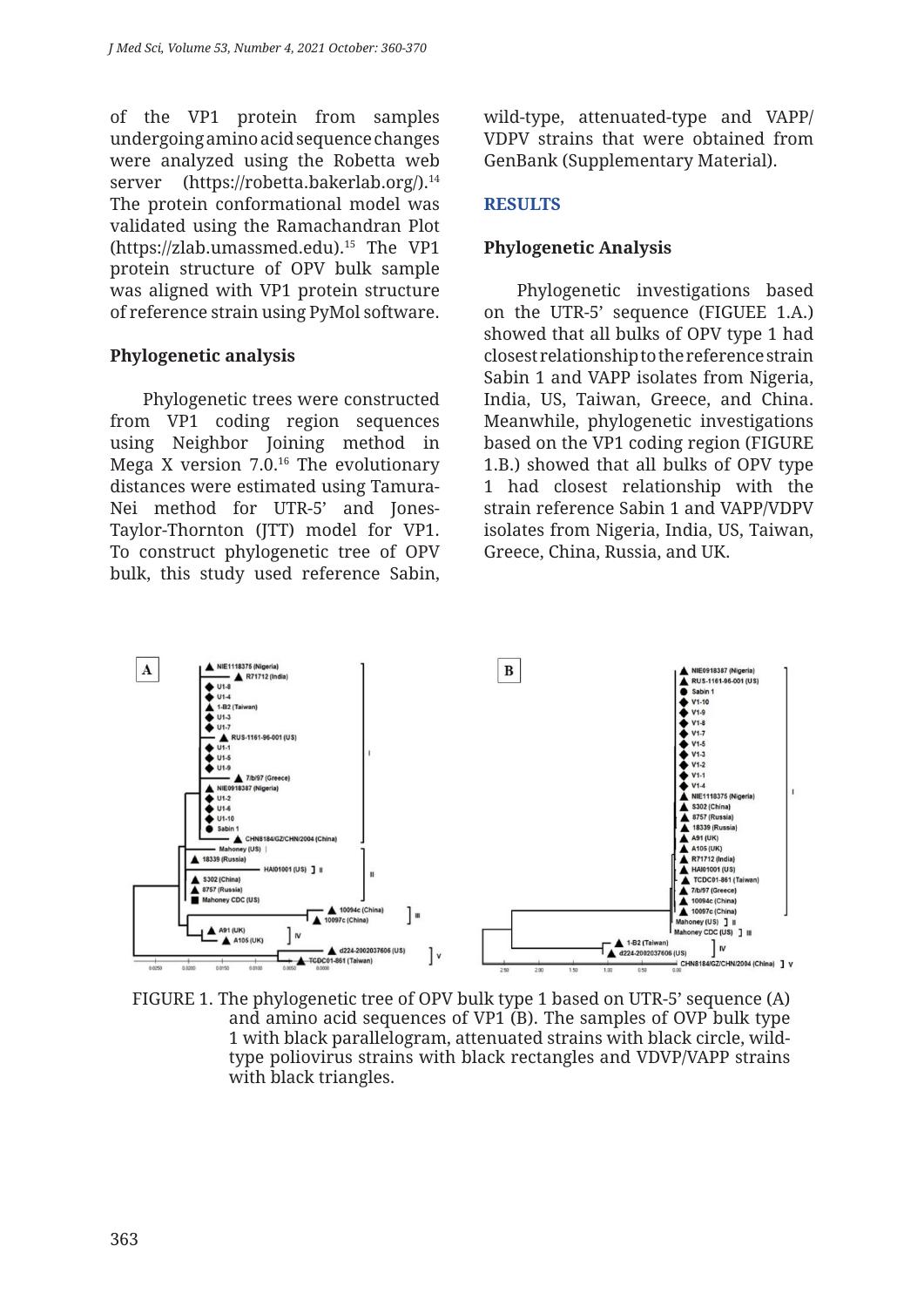Phylogenetic investigations of bulks of OPV type 3 based on UTR-5 sequences (FIGURE 2.A.) showed that all samples had closest relationship to reference strain Sabin 3 and other attenuated strains, ZhongIII2 and Leon 12 a1b as seed viruses used in OPV type 3 production. In addition, they were closely related to Sabin-like strain from Nigeria and VAPP

strains from China as well. The VP1 gene phylogenetic tree (FIGURE 2.B.) showed that bulks of OPV type 3 were closely related to Sabin 3, attenuated strain P3/ Leon12 a1b, and VAPP strains in US, Nigeria, and UK. In the VP1 phylogenetic tree, the bulks of OPV type 3 were in a different clade from ZhongIII2.



FIGURE 2. The phylogenetic tree of OPV bulk type 3 based on UTR-5' sequence (A) and amino acid sequences of VP1 (B). The samples of OVP bulk type 3 with black parallelogram, attenuated strains with a black circle, wildtype poliovirus strains with black rectangles and VDVP/VAPP strains with black triangles.

#### **Mutation analysis and amino acid changes**

To identify mutations in UTR-5' sequences, the obtained UTR-5' sequences from ten bulk samples of type 1 (231- 690 bp) and ten bulk samples of OPV type 3 (267-643 bp) were aligned with UTR-5' sequences from reference strain Sabin 1 and 3, respectively. Analysis of UTR-5' sequences of OPV bulk polio types 1 and 3 showed those sequences similar to reference strain Sabin 1 and 3, respectively. Analysis of VP1 amino acid sequences (300 amino acids) of twenty bulk samples of OPV bulk type 1 and 3 showed those of OPV bulk type 1 similar to reference strain Sabin 1 (TABLE 1). On the other hand, VP1 OPV bulk type 3 differed from reference strain Sabin 3 at amino acid position six of VP1, Thr6Ile, as a missense mutation (TABLE 1). Sequence divergence in VP1 of 20 samples of bulk polio types 1 and 3 < 1% so these are still categorized as Sabin strain.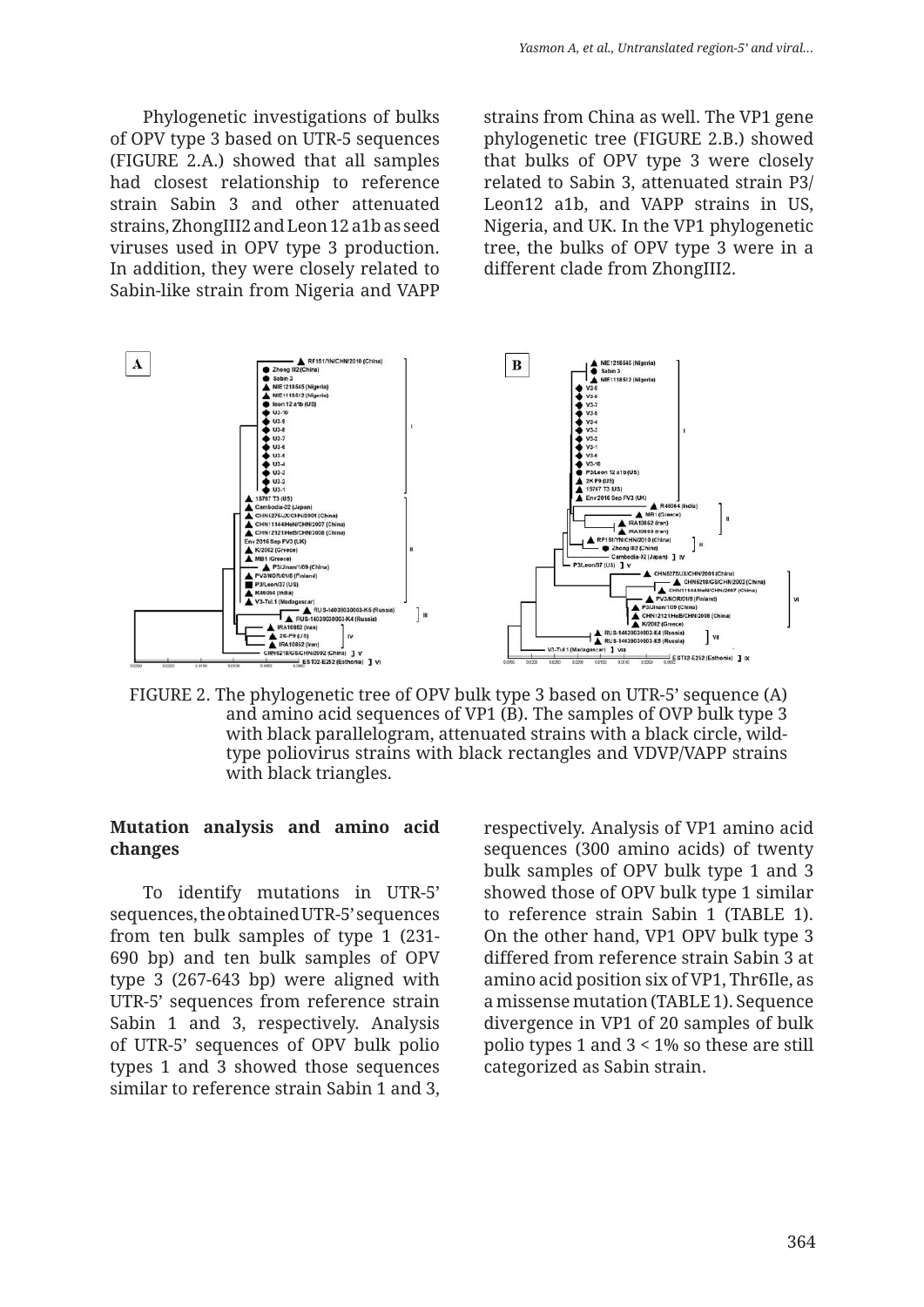| TABLE1. Alignment of VP1 amino acids from 20 bulk samples of OPV type 1 and |
|-----------------------------------------------------------------------------|
| 3 produced in 2010-2019 at the hotspot of VP1 amino acid changes            |
| related to poliovirus virulence.                                            |

| Strain        | Amino acid position in VP1 protein                   |
|---------------|------------------------------------------------------|
|               | 996,17,18 1066,17,18<br>906,17,18<br>1346            |
| Sabin 1*      | CVAIITVDNSASTKNKDKLFTVWKIT TYSRFDMEFTFVV             |
| Mahoney**     |                                                      |
| $S1-1$        |                                                      |
| $S1-2$        |                                                      |
| $S1-3$        |                                                      |
| $S1-4$        |                                                      |
| $S1-5$        |                                                      |
| $S1-6$        |                                                      |
| $S1-7$        |                                                      |
| $S1-8$        |                                                      |
| $S1-9$        |                                                      |
| $S1-10$       |                                                      |
|               | $6^{7,17}$<br>5419<br>$10^{519}$                     |
| Sabin 3*      | <b>DLTSEVAQ</b><br><b>TNPLAP</b><br><b>AQKLFAMWR</b> |
| $P/Leon^{**}$ | $\ldots$                                             |
| $S3-1$        | $\ldots$                                             |
| $S3-2$        | $\ldots$<br>.                                        |
| $S3-3$        | $\ldots$                                             |
| $S3-4$        | $\ldots$                                             |
| $S3-5$        | $\ldots$<br>                                         |
| $S3-6$        | $\ldots$                                             |
| $S3-7$        | $\ldots$<br>.                                        |
| $S3-8$        | $\ldots$                                             |
| $S3-9$        | $\ldots$<br>.                                        |
| $S3-10$       | I<br><br>                                            |

Note: \* reference strain of OPV, \*\*wild-type poliovirus strain. The dot (.) represents the consensus of the amino acids of bulk polio that are similar to the reference strain Sabin.

### **Protein conformation**

The amino acid substitution that occurred from this missense mutation was analyzed for the three-dimensional structure of the VP1 protein with the Robetta web server (https://robetta. bakerlab.org/). The 3D protein model VP1 of samples of OPV bulk type 3 and the reference strain Sabin 3 were validated by Ramachandran plots. The Ramachandran plot of the VP1 protein model of OPV bulk type 3 (FIGURE 3.A.) showed that there were 255 amino acids (97.32%) in the favored region, six amino acids (2.29%) in the allowed region, and one amino acid (0.38%) in the outlier's region. Meanwhile, the Ramachandran plot of the VP1 protein model of reference strain Sabin 3 (FIGURE 3.B.) showed that there were 253 amino acids (96.57%) in the favored region, eight amino acids (3.05%) in the allowed region, and one amino acid (0.38%) in the outlier's region. These results indicate the good quality of the protein model.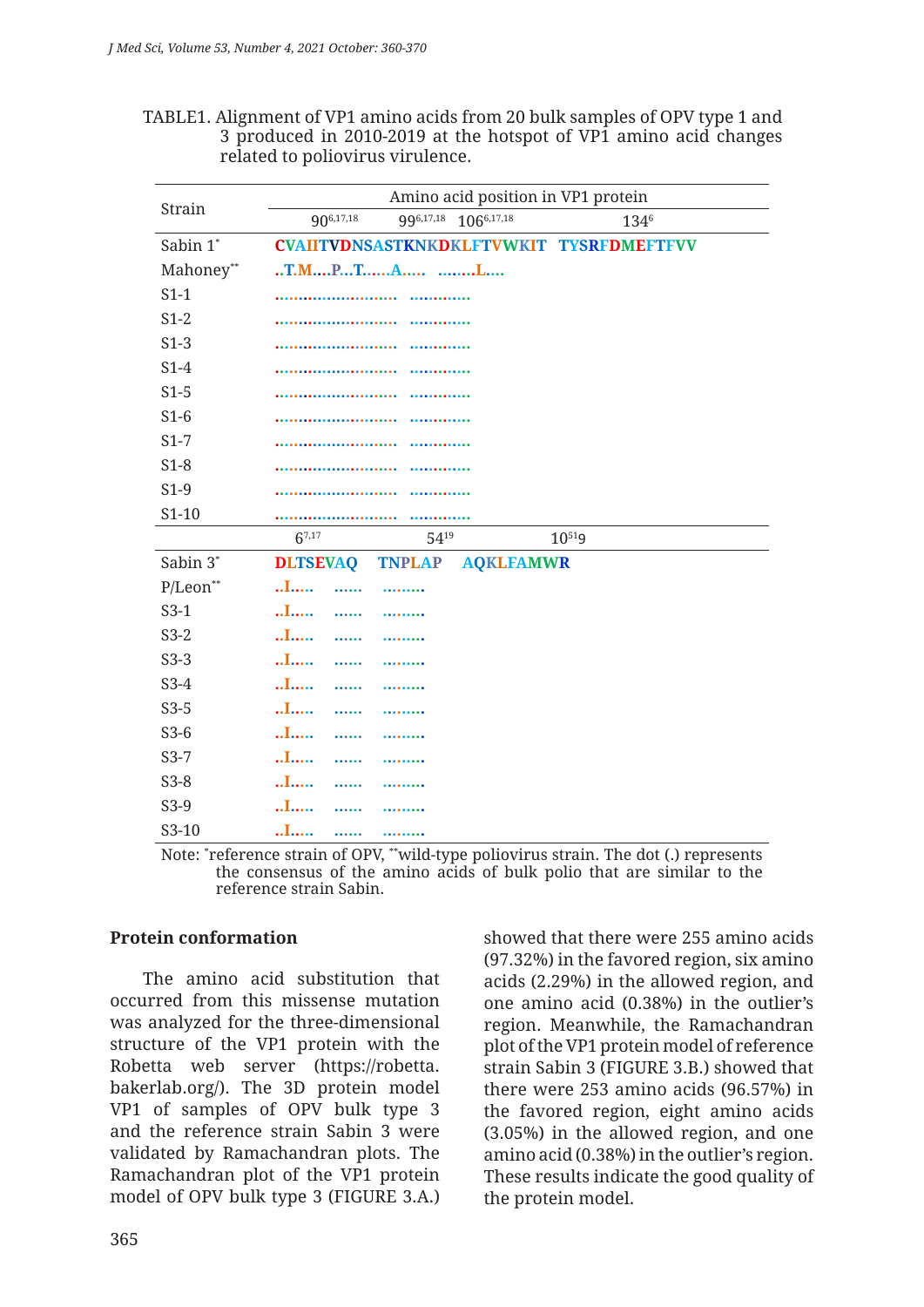

FIGURE 3. A:Ramachandran plot of VP1 protein model of OPV bulk type 3. B:Ramachandran plot of VP1 protein model of reference strain Sabin 3.

The result of overlapping VP1 protein structures from the bulk polio type 3 and VP1 Sabin 3 (FIGURE 4.) showed that Thr6Ile substitution caused a conformational change in the VP1 protein. The conformational change seen in the folding of the VP1 protein of OPV bulk type 3 tended to close compared to Sabin 3. These conformational change in the N-terminal region was suspected not affect the function of VP1 related to the interaction with the CD155 receptor or the function of immunogenicity.



FIGURE 4. Overlapping of VP1 protein models of OPV bulk type 3 and Sabin 3 using PyMol (https://pymol.org/2/). The VP1 protein model of OPV bulk type 3 shown as blue line. The VP1 protein model of the reference strain Sabin 3 shown as green line. Thr6Ile substitution is marked with a purple asterisk.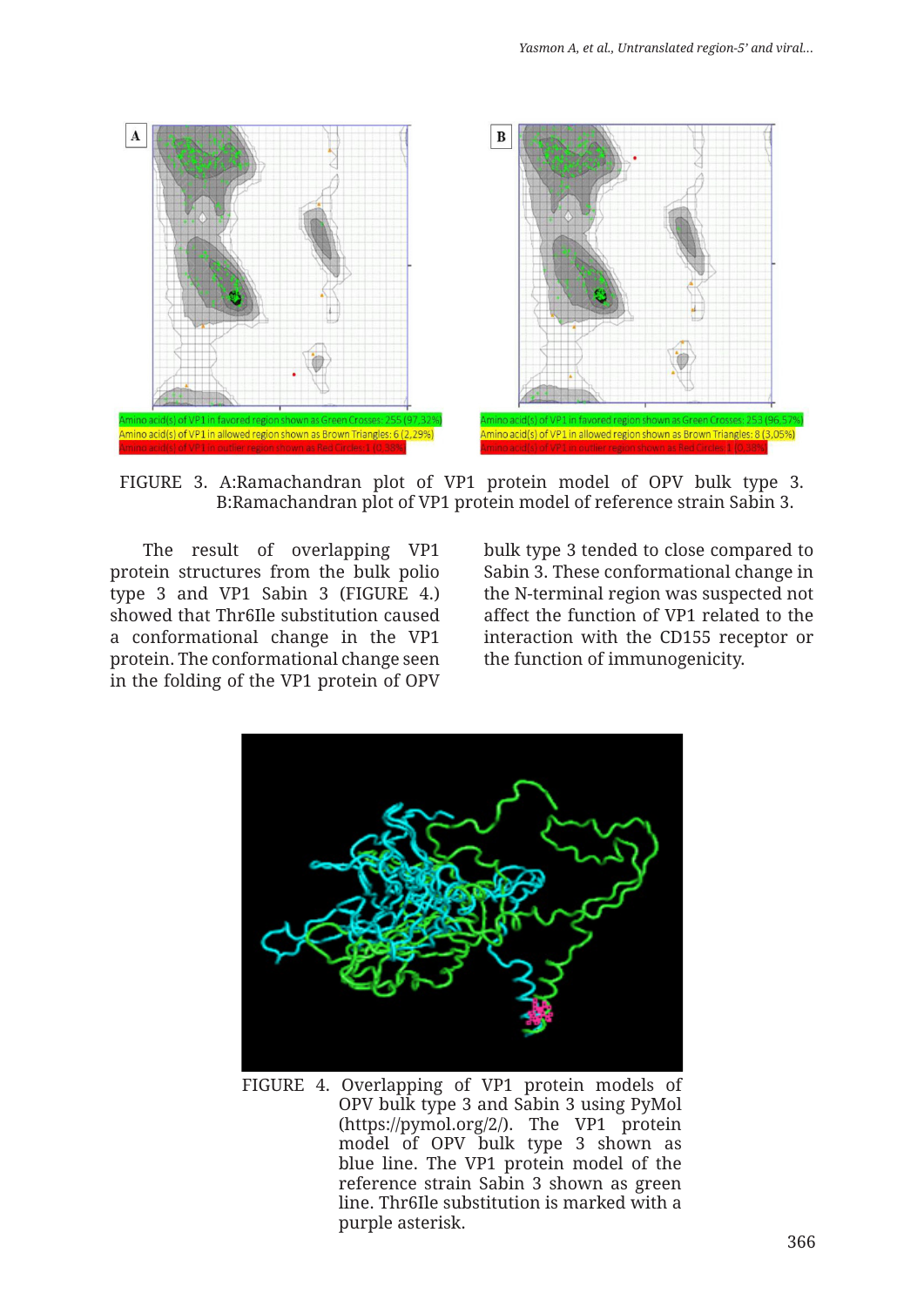# **DISCUSSION**

The phylogenetic tree of bulk OPV types 1 and 3 based on UTR-5' and VP1 showed that the bulk of OPV types 1 and 3 were close related to the reference strain (Sabin 1 and Sabin 3). These also showed that VAPP strains from various countries have close relationship with OPV bulk types 1 and 3. The VAPP strain, which was in the same clade as the bulk polio type 1 and 3 samples, did not have back mutations at attenuation points of 480 (type 1) or 472 (type 3). Therefore, the occurrence of VAPP might be due to mutations at other positions in UTR-5' or mutations in other genes that affect poliovirus neurovirulence.

Mutations in UTR-5' region could affect the regulation of protein translation and RNA replication of poliovirus. Several studies reported changes in UTR-5' region causing changes in the secondary structure and affinity for cellular factors that affect protein translation and viral replication.20-22 Protein translation and viral replication are important factors that influence viral virulence properties. The translational activity of the virus is closely related to the level of viral replication.21 In this study, the UTR-5' sequences from all bulks of OPV types 1 and 3 had no nucleotide changes. It also states that bulks of OPV types 1 and 3 had no reverse mutation in attenuating nucleotides, A480G (type 1) and U472C (type 3), while the secondary data from the MAPREC test on bulk polio type 3 used in this study reported the accumulation of the 472C revertant mutant with a proportion of <1%. It was the limitation of Sanger DNA sequencing method which only determine the nucleotide base sequence of nucleic acid/gene/genome sequences but cannot detect a mixture of sequence variants with a proportion of <1% due to background noise generated by the polymerase enzyme during the PCR process. However, there is a high-throughput and accurate sequencing method, Massively Parallel Sequencing or deep sequencing can analyze quasispecies of viruses that can identify the very small number of viral mutants (<1%),<sup>23</sup> so it could be developed to quantify reverent mutations at the attenuation point.

Mutations in the VP1 gene could affect poliovirus neurovirulence as well because VP1 contributes greatly to antigenic neutralization sites and as a constituent of the outer capsid that interacts with the external environment and host cells.24 This study showed that all bulks of OPV type 1 had no change in the nucleotide sequences of the VP1 gene. Meanwhile, all bulks of OPV type 3 samples had C2493U mutation in VP1 gene. The results of alignment of amino acid sequence of VP1 in TABLE 1, showed C2493U mutation is a missense mutation, caused change in amino acid position six from threonine to isoleucine in VP1 protein of bulk OPV type 3. The results of this study were in line with the study conducted by Neverov and Chumakov<sup>25</sup> which found an accumulation of the C2493U mutation in OPV type 3 analyzed by the Massively Parallel Sequencing method. In addition to the research conducted by Deng *et al*. 3 also reported an accumulation of C2493U mutations in Pfizer and Zhong-3 strains of 13% and 99%, respectively, using the deep sequencing method.

The in vitro study showed that the C2493U mutation in VP1 correlated with a partial loss of attenuation properties of the Sabin 3.26 In addition, it was also reported that the Sabin 3 strain containing the 2493U mutation usually failed the neurovirulence test of transgenic mice with the CD155 receptor but passed the NVT test in monkeys.27 This is in line with the secondary data from the NVT test in monkeys for the ten bulk polio type 3 samples used in this study, which were not neurovirulent in monkeys. Based on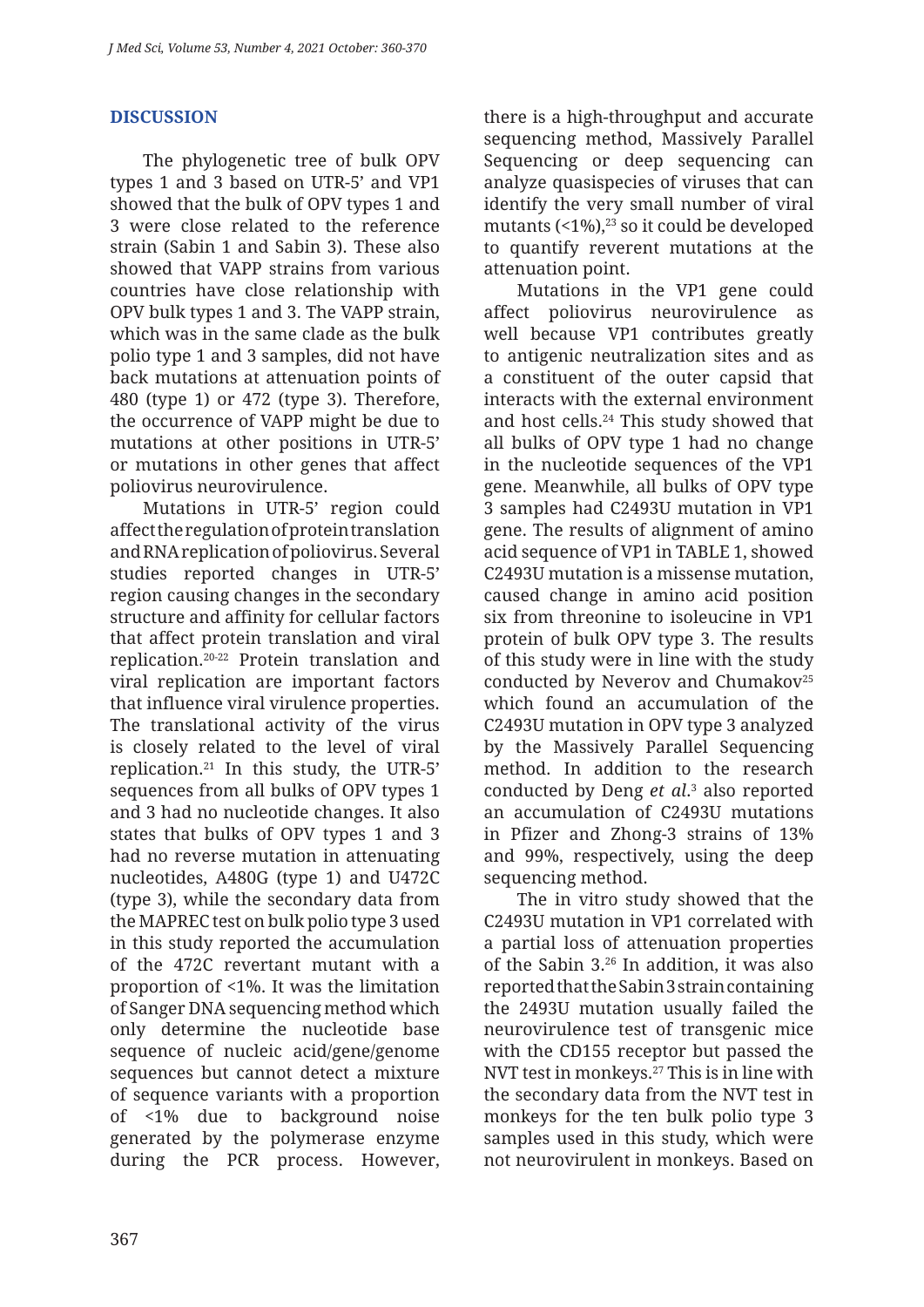that, the C2493U mutation caused a nonsignificant increase in neurovirulence of Sabin 3 in vivo. It did not cause paralytic polio in monkeys.

The three-dimensional conformational analysis of the VP1 protein model in silico in figure 4. showed that there is a change in the conformation of the protein VP1 bulk polio type 3 with Thr6Ile substitution which tends closer than the conformational protein VP1 of the reference strain Sabin 3. This change could be due to differences in the properties of the acid. polar amino threonine with a hydroxyl side group and isoleucine amino acid which is nonpolar with a hydrocarbon side group. The conformational stability of the protein can be affected by a single amino acid substitution.28 However, in this study, analysis of the protein binding of VP1 of bulk polio type 3 with Thr6Ile substitution for the CD155 receptor was not carried out so that the effect of changes in confirmation of VP1 protein on the affinity of the receptor is unknown. The study conducted by Wien *et al.*29 reported that the amino acid position 6 is in the N-terminal region of VP1 and is located within the virion which is associated with the terminal regions of other capsid proteins to form a network that plays a role in the stability of virion assembly. Tatem<sup>26</sup> explained that upon attachment of the virus to the host cell, the N-terminal region of VP1 is externalized from within the virion, which then exposes the N-terminal into the cell required for attachment to liposomes. Studies conducted by Kirkegaard<sup>30</sup> also found that deletions in the N-terminal VP1 caused the failure of the release of viral RNA from the capsid into the host cell. Based on the results of these studies, it can be stated that the N terminal in VP1 plays a role in the entry of the virus into the cell, does not play a role in the interaction of the virus with the host cell receptor.

### **CONCLUSION**

In this study we found that UTR-5' sequence of Sabin strains of type -1 and -3 in OPV bulk was conserved. The VP1 gene from Sabin type 1 strain in bulk OPV was more conserve than Sabin type 3 in bulk OPV. Based on 3D analysis, mutation of Ile6Thr in VP1 of OPV bulk Sabin type 3 is predicted to not give any significant effect to viral neurovirulence. However, it is necessary to consider to do genetic stability monitoring of Sabin during OPV production process.

#### **ACKNOWLEDGEMENTS**

This study was funded by National Agency of Drug and Food Control (NADFC), Republic of Indonesia.

#### **REFERENCES**

1. Platt LR, Estivariz CF, Sutter RW. Vaccine-associated paralytic poliomyelitis: A review of the epidemiology and estimation of the global burden. J Infect Dis 2014; 210(Suppl 1):S380-9.

https://doi.org/10.1093/infdis/jiu184

- 2. Macklin G, Diop OM, Humayun A, Shahmahmoodi S, El-Sayed ZA, Triki H, et al. Update on Immunodeficiency-Associated Vaccine-Derived Polioviruses Worldwide, July 2018 - December 2019. MMWR Morb Mortal Wkly Rep 2020; 69(28):913-7. https://doi.org/10.15585/mmwr. mm6928a4
- 3. Deng Y, Cai W, Li J, Li Y, Yang X, Ma Y, et al. Evaluation of the genetic stability of Sabin strains and the consistency of inactivated poliomyelitis vaccine made from Sabin strains using direct deep-sequencing. Vaccine 2019; 37(1):130-6.

https://doi.org/10.1016/j. vaccine.2018.11.020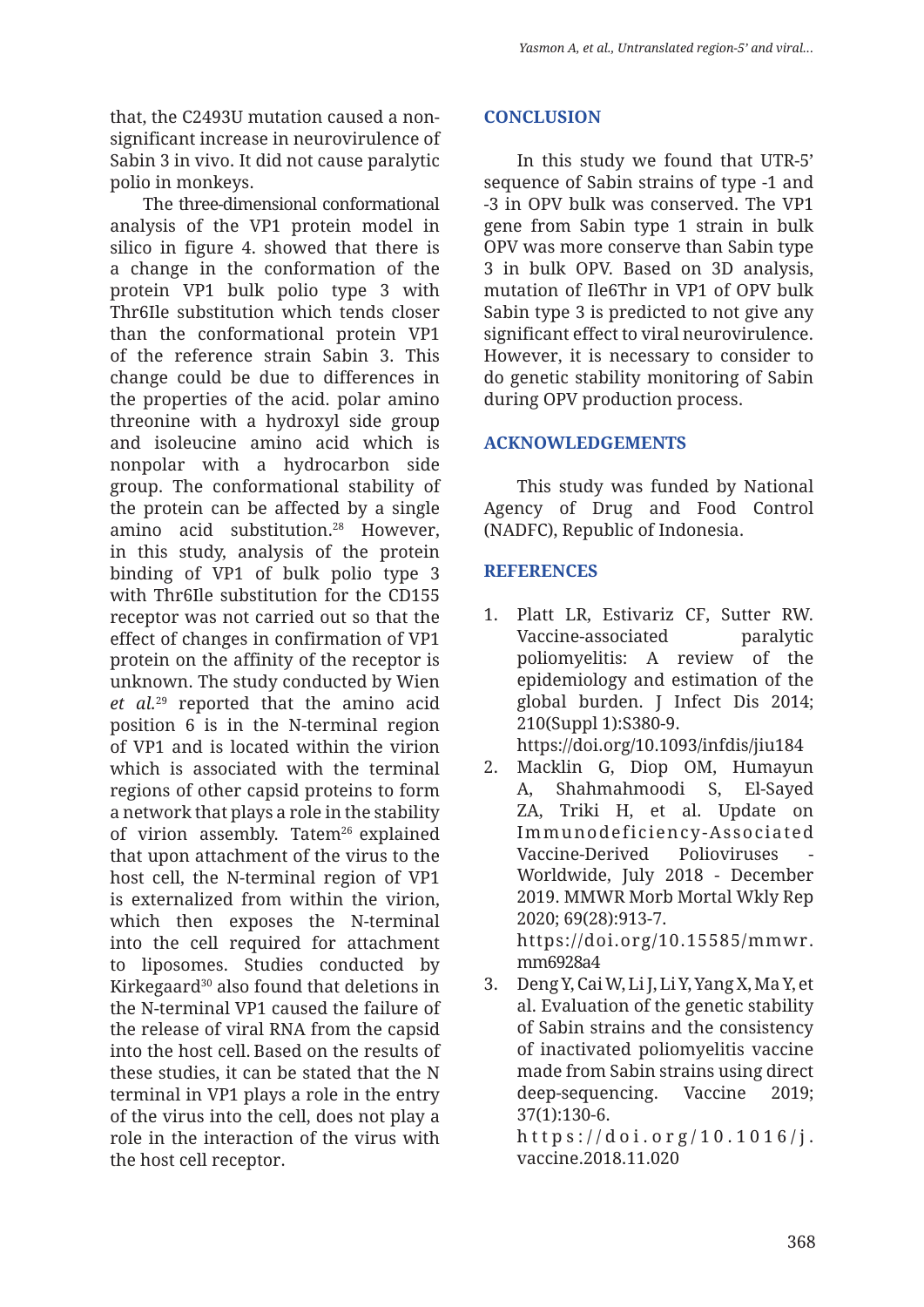4. Rezapkin GV, Alexander W, Dragunsky E, Parker M, Pomeroy K, Asher DM, et al. Genetic stability of Sabin 1 strain of poliovirus: Implications for quality control of oral poliovirus vaccine. Virology 1998; 245(2):183-7. https://doi.org/10.1006/viro.1998.9191

5. Taherkhani R, Farshadpour F, Ravanbod MR. Vaccine-associated paralytic poliomyelitis in a patient with acute lymphocytic leukemia. J Neurovirol 2018; 24(3):372-5. https://doi.org/10.1007/s13365-017-0610-4

- 6. Zhang Y, Zhu S, Yan D, Wang D, Li X, Zhu H, et al. Type I vaccine-derived polioviruses in China from 1995 to 2019. Biosaf Healt 2019; 1(3):155-8. http://doi.org/10.1016/j.bsheal.2019.12.002
- 7. Gumede N, Muthambi V, Schoub BD. Immunodeficiency-associated vaccine-derived poliovirus type 3 in infant, South Africa, 2011. Emerg Infect Dis 2012; 18(6):992-4. https://doi.org/10.3201/eid1806.120037
- 8. World Health Organization. WHO Expert Committee on Biological Standardization. Sixty-third report. Geneva:WHO Press, 2012.
- 9. Pliaka V, Dedepsidis E, Kyriakopoulou Z, Papadopoulou I, Levidiotou S, Markoulatos P. Use of mutational pattern in 5′-NCR and VP1 regions of polioviruses for molecular diagnosis. Mol Cell Probes 2007; 21(4):267-5. https://doi.org/10.1016/j.mcp.2007.01.004
- 10. Kilpatrick DR, Iber JC, Chen Q, Ching K, Yang SJ, De L, et al. Poliovirus serotype-specific VP1 sequencing primers. J Virol Methods 2011; 174(1- 2):128-30.

https://doi.org/10.1016/j. jviromet.2011.03.020

- 11. Hall TA. BioEdit: a user-friendly biological sequence alignment editor and analysis program for Windows 95/98/NT. Nucl Acids Symp Ser 1999; 41(41):95-8.
- 12. Hall T. BioEdit: an important software for molecular biology. GERF Bulletin

of Biosciences 2011; 2(1):60-6.

- 13. Kim YG, Kim MJ, Lee JS, Lee JA, Songg JY, Cho SI, et al. SnackVar: An Open-Source Software for Sanger Sequencing Analysis Optimized for Clinical Use. J Mol Diagn 2021; 23(2):140-8 https://doi.org/10.1016/j. jmoldx.2020.11.001
- 14. Kim DE, Chivian D, Baker D. Protein structure prediction and analysis using the Robetta server. Nucleic Acids Res 2004; 32:W526-31. https://doi.org/10.1093/nar/gkh468
- 15. Kolaskar AS, Sawant S. Prediction of conformational states of amino acids using a Ramachandran plot. Int J Pept Protein Res 1996; 47(1-2):110-6. https://doi.org/10.1111/j.1399-3011.1996. tb00817.x
- 16. Tamura K, Peterson D, Peterson N, Stecher G, Nei M, Kumar S. MEGA5: molecular evolutionary genetics analysis using maximum likelihood, evolutionary distance, and maximum parsimony methods. Mol Biol Evol 2011; 28(10):2731-9 https://doi.org/10.1093/molbev/msr121
- 17. Famulare M, Chang S, Iber J, Zhao K, Adeniji JA, Bukbuk D, et al. Sabin Vaccine Reversion in the Field: a Comprehensive Analysis of Sabin-Like Poliovirus Isolates in Nigeria. J Virol 2016; 90(1):317-31.

https://doi.org/10.1128/JVI.01532-15

18. Cherkasova EA, Korotkova EA, Yakovenko ML, Ivanova OE, Eremeeva TP, Chumakov KM, et al. Long-term circulation of vaccinederived poliovirus that causes paralytic disease. J Virol 2002; 76(13):6791-9. https://doi.org/10.1128/

jvi.76.13.6791-6799.2002

19. Foiadelli T, Savasta S, Battistone A, Kota M, Passera C, Fiore S, et al. Nucleotide variation in Sabin type 3 poliovirus from an Albanian infant with agammaglobulinemia and vaccine associated poliomyelitis.